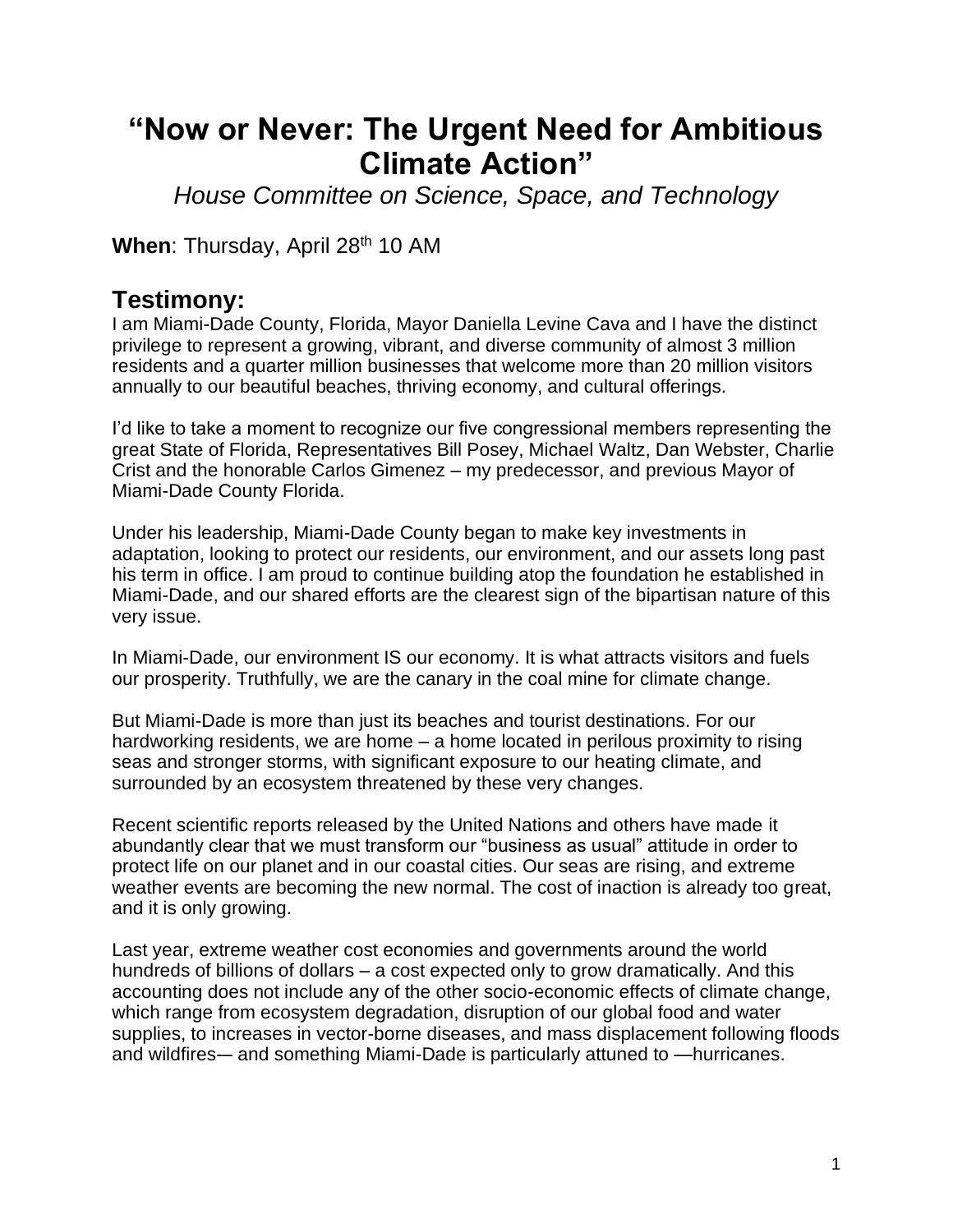Back home in South Florida, we have already seen 10 inches of sea level rise over the last century. But unlike other types of flooding, long-term sea level rise will not recede. My community expects to see between 21 and 54 inches of sea level rise in the next fifty years. No longer can we afford to focus ONLY on mitigation of greenhouse gas emissions – we must take immediate action to adapt and thrive within this new reality.

The IPCC report is clear: we must take deliberate steps NOW to transition away from our dependence on fossil fuels and toward renewable energy, we must take our changing climate into account in decisions about the future of our infrastructure and growth, and we must integrate equity into our adaptation plans to ensure that we adapt to climate change as a community, together, and without leaving anyone behind.

In Miami-Dade, because we are directly exposed to the immediate effects of climate change, we have taken these recommendations seriously and reimagined every aspect of our local government to respond decisively.

Because we live at sea level, we must prepare for coastal property damage from storms and flooding. Because our water supply comes from our underground aquifer, we must address saltwater intrusion and find ways to protect our fresh water source. And because of the intersectional challenge of poverty, we are exposed to greater health risks. Our children, elderly, and other vulnerable residents suffer more sickness when pollution leads to an increase in asthma and heart disease. Our poorer and less protected residents suffer heat stroke if left without the protection of air conditioning. What's more, many private insurance companies are pulling out of our community, leaving residents to assume climate risk on their own.

Last Earth Day, I proudly announced Miami-Dade County's commitment to the International Race to Zero, along with over 4,500 other governments, businesses, investors, and academic institutions. This commitment sets our county on a unique path to net zero carbon emissions. We do this by transitioning our public transit and county vehicle fleets, advancing conservation and reparation efforts in our Bay and across the Everglades – our river of grass which captures and stores carbon more efficiently than any technology out there – and by educating our businesses and residents about ways to save money, energy, and water by conserving and reducing our waste.

We are building mobility systems to reduce carbon fuel consumption. We are expanding green and blue spaces, and planting trees to populate our urban tree canopy. We are reducing our waste and water use, and repurposing waste to fuel our cities.

We also proudly released our landmark Climate Action Strategy – which we believe can be a model of clear-eyed and forward-looking local governance that takes into account and acts for our environment.

Our Strategy will even help provide a template for others through our partnership with the ICLEI – Local Governments for Sustainability, who joined me to unveil our plan at the COP26 last November.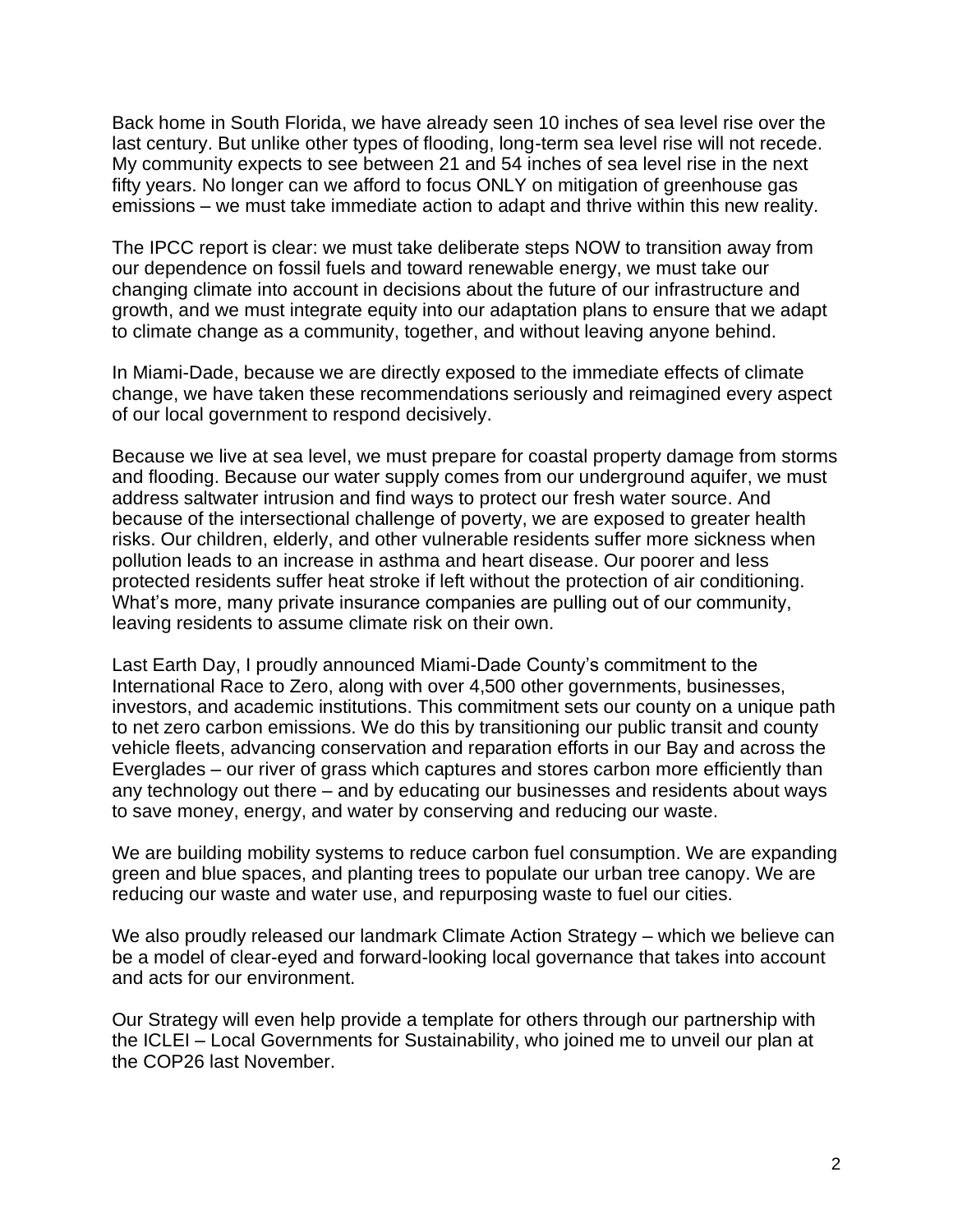We are also collaborating through the Southeast Florida Regional Climate Change Compact, which brings together over 100 local governments, 6 million people, 15 million visitors, and many non-governmental and private partners. Together, we work on a consensus sea level rise projection every 5 years and a Regional Climate Action Plan that helps businesses, governments, and residents stay informed.

We are a founding member of the International Extreme Heat Alliance and I appointed the world's first Chief Heat Officer, an action now replicated in cities around the globe.

Throughout my administration, we are accelerating adaptation, integrating sea level rise into design guidelines, embedding climate principles into our growth master plans, and collaborating with others to learn together and share best practices

Mitigation is no longer enough, and we must implement bold adaptation measures to ensure no resident is displaced due to rising seas. Our comprehensive Sea Level Rise strategy – which we released in 2021 – prioritizes septic to sewer transfers, that will protect public health and the health of Biscayne Bay

We're expanding our EEL program – Environmentally endangered Lands program, which not only helps to improve water quality in Biscayne Bay, but is also a critical component to the restoration of America's Everglades...A bipartisan issue important to Floridians and championed by Congressional members from across the State of Florida – our Florida members present here today included.

And as you see, we are not going at it alone. An issue as expansive as climate change cannot be pursued entirely at the local level. It will take collaboration across municipal, state, and even national boundaries. It will take investment from the public and private sector. It will take our brightest and most determined minds, and our largest and most compassionate hearts.

And most of all, it will take transparency, greater understanding, and real efforts to bridge divides and address the needs of diverse constituencies, all of which will need to be invested in our fight against climate change. This is exactly where the Federal government can step in as a funder and convener at the highest level.

As I mentioned before, we will need to look to new ways of thinking and brand new ideas that enable us to continue our way of life apart from fossil fuel dependence. Our federal government can step in and provide crucial funding for research on the cutting edge. Much like our government has played a crucial role in facilitating and leading to the discoveries of the internet and mobile phones, we need a new focus on resilient and sustainable technological innovation. The Federal government has a big role to play here.

In the short term, we also need your support. Especially at the local level, there are significant financial barriers to taking on the size and scale of infrastructure and resiliency projects that will protect our coasts, our communities, and our economies. We need the federal government to underwrite and support these larger scale projects so